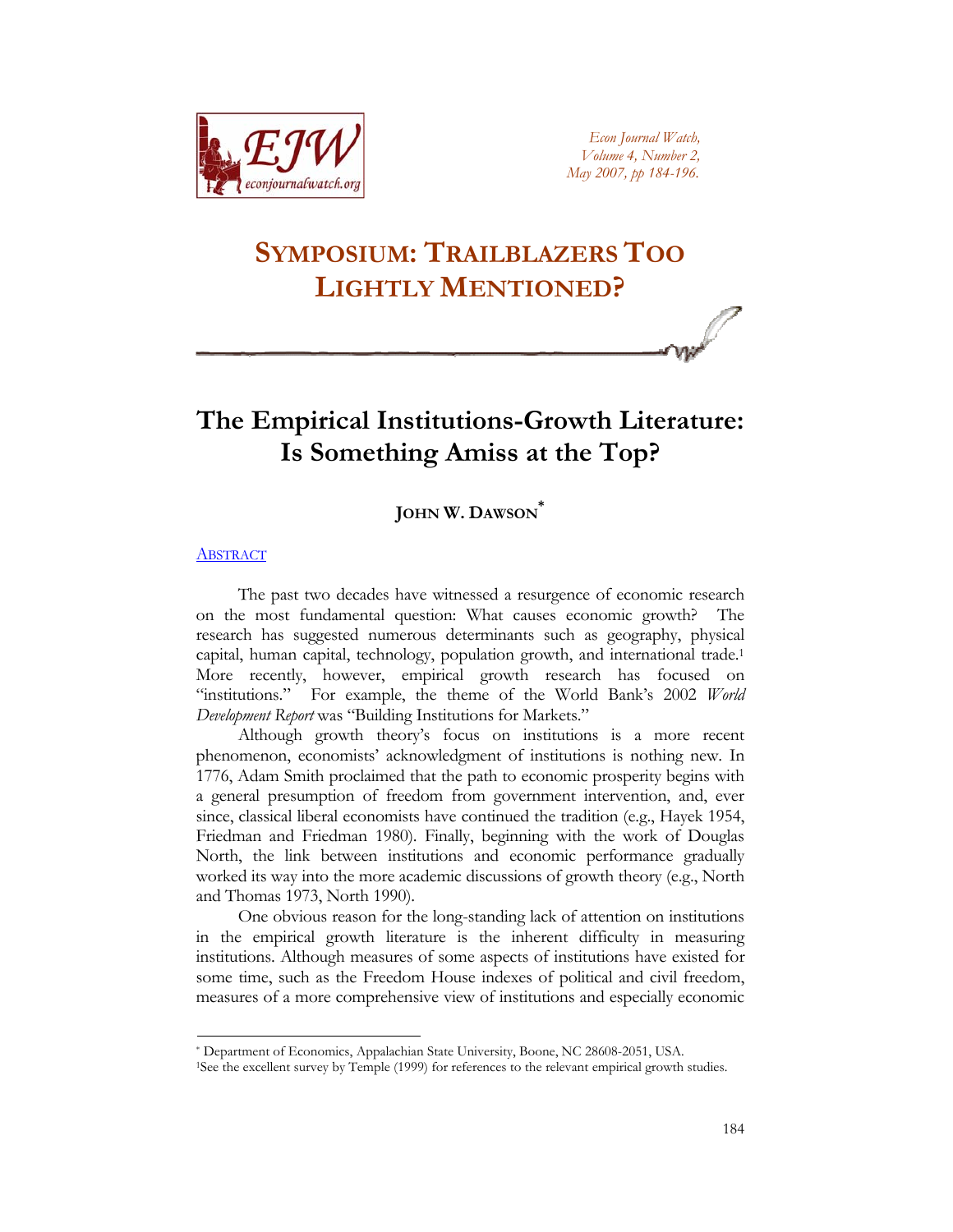institutions have been more elusive. This changed, however, with the publication of *Economic Freedom of the World: 1975-1995* by James Gwartney, Robert Lawson, and Walter Block (1996). Their Economic Freedom of the World (EFW) Index was the most extensive measure available in terms of its coverage of countries, time, and attributes of freedom.

Several other indexes of economic freedom are also noteworthy. Wright (1982) extended the Freedom House indexes of political and civil liberties to include a rating of economic freedom, but coverage is limited to a relatively short time period. Another attempt by Freedom House to publish a measure of economic freedom appears in Messick (1996), but publication of this measure has been discontinued. Scully and Slottje (1991) construct an index of economic liberty, but this measure also has a limited time dimension. The Heritage Foundation publishes a measure of economic freedom which is similar in many respects to the EFW index, but is available for a shorter period of time (see Holmes et al 1998). The EFW index has been more widely used than any of these alternatives, most likely because of its coverage of a longer time period. Because of its widespread use, the discussion that follows restricts attention to the EFW index.

The EFW index is based on the classical conception of individual liberty, which emphasizes personal choice, private property, and freedom of exchange. An influential preliminary formulation of the index was Rabushka (1991). The EFW index currently encompasses five areas of freedom which are aggregated into a single summary index of economic freedom. The five major areas of the index are (1) size of government; (2) legal structure and security of property rights; (3) access to sound money; (4) freedom to trade internationally; and (5) regulation of credit, labor, and business. The underlying components (data) that comprise each area are listed in the Appendix. All underlying component data are converted to a scale from 1 (representing the least free) to 10 (most free). Each underlying component is equally weighted to construct an area index for each of the five areas. Then, equal weight is given to each of the five areas in constructing the EFW index (i.e., the five area indexes are averaged). [2](#page-1-0) The index is available for a large number of countries in five-year intervals from 1975-1995, and annually since 1995.[3](#page-1-1)

As might be expected, the publication of the EFW index prompted an explosion of empirical research on the institutions-growth relationship. A recent survey by de Haan, Lundstrom, and Sturm (2006) cites at least 28 empirical studies that use the EFW index in some form to investigate the institutionsgrowth relationship. They cite another 12 studies that use the EFW index to investigate the determinants of freedom itself. However, these numbers pale in comparison to the overall use of the EFW index in the literature. [4](#page-1-2) A recent

<span id="page-1-0"></span><sup>&</sup>lt;sup>2</sup>Earlier versions of the index experimented with different weighting schemes and data sources.<br><sup>3</sup>The current version of the EFW index is available at http://www.freetheworld.com.<br><sup>4</sup>Although the opening discussion focus

<span id="page-1-1"></span>

<span id="page-1-2"></span>conclusions regarding publication trends apply to the larger body of recent empirical work relating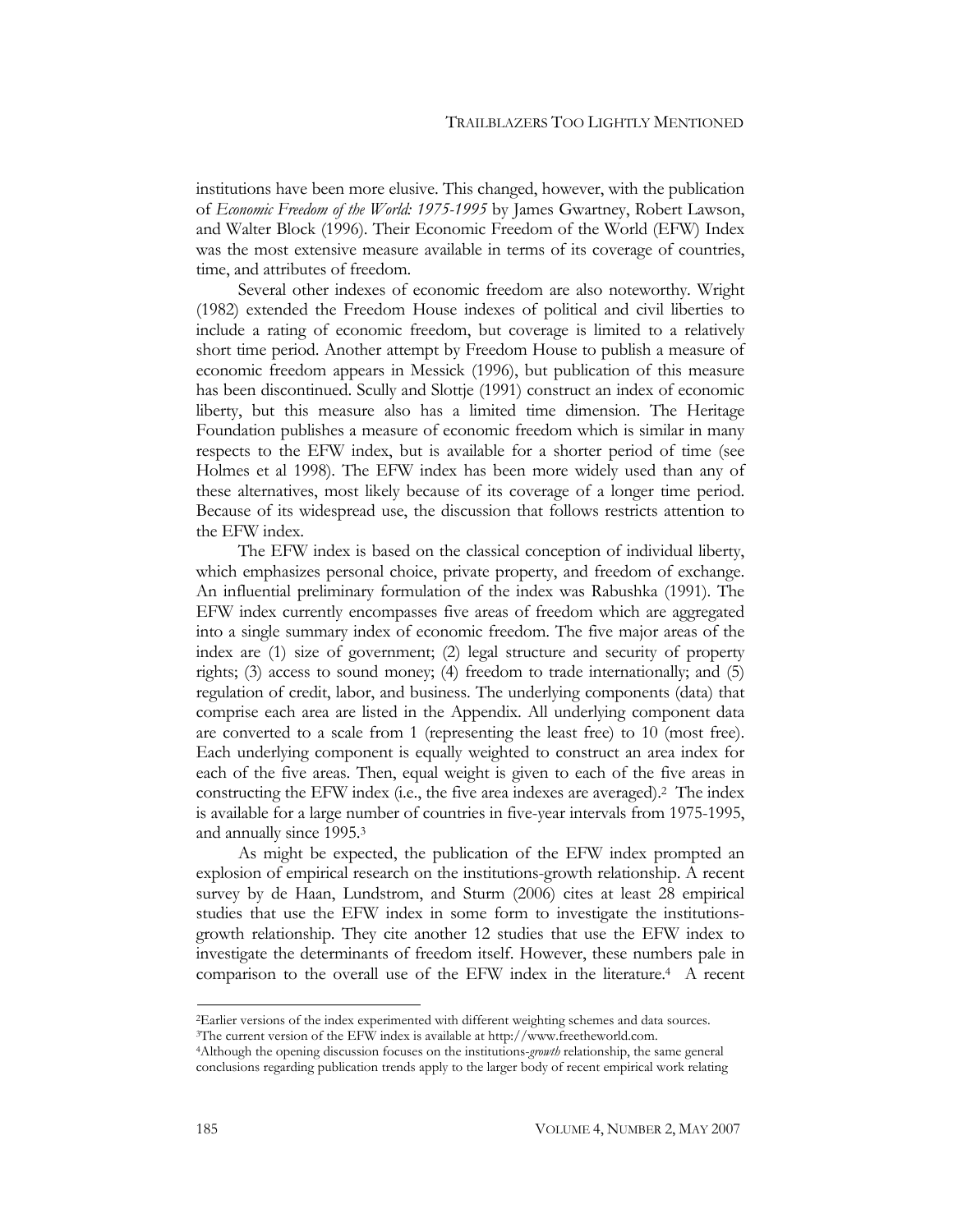check of the Social Sciences Citation Index (SSCI) indicates 194 citations of the EFW index since its inception. Table 1 provides a complete list of the journals in which these citations have appeared. In addition, several journals not included in the SSCI, such as *The Cato Journal*, *Constitutional Political Economy*, and *European Journal of Political Economy*, have published many articles citing the index. A partial count of citations appearing in these journals is provided at the end of Table 1. This partial count, providing a total of 17 additional citations, is taken from references in the survey article by de Haan et al (2006).

Despite the healthy number of citations to the EFW index, closer examination of the citation list reveals an interesting phenomenon with respect to the use of the index in the economics literature. Specifically, very few of the citing articles have appeared in top-tier journals. The next section of the paper discusses the large literature that has emerged since the EFW index was developed and the journals in which this literature has appeared. In a separate strand of literature, a number of empirical papers appearing almost exclusively in top-ranked journals have also addressed the relationship between institutions and economic performance. These articles have rarely cited either the EFW index itself or the large body of research which uses the index. This strand of the literature is discussed in the last section of the paper.

#### **ARTICLES CITING THE EFW INDEX**

Prior to the publication of the EFW index, a relatively small number of empirical studies had addressed the role of institutions in determining economic outcomes. In his excellent review of the empirical growth literature, Temple (1999) cites only three articles in this area. These include Knack and Keefer (1995) who use indicators of property rights, Mauro (1995) who uses measures of corruption, and Barro (1997) who uses an indicator of political rights. Looking at freedom to include political, civil, and economic aspects, other early studies which include such features include Kormendi and Meguire (1985), Scully (1988), Barro (1991), and Levine and Renelt (1992). Given the small number of studies and the often narrowly-defined measures of institutional characteristics noted here, it would seem that an empirical project constructing a multifaceted measure of economic freedom would represent a significant contribution to the literature.

As noted above, at least 28 articles have been published which cite the EFW index in their analysis of institutions and growth. Numerous other articles use the index to investigate other (non-growth) aspects of institutions. However, very few of these articles appear in top journals. Only eight of the more than 194 articles that cite the EFW index appear in top-20 ranked journals based on the recent journal

institutions to other aspects of economic performance—such as investment, income levels, volatility, etc. Indeed, much of this literature grew out of the initial interest in relating institutions to growth.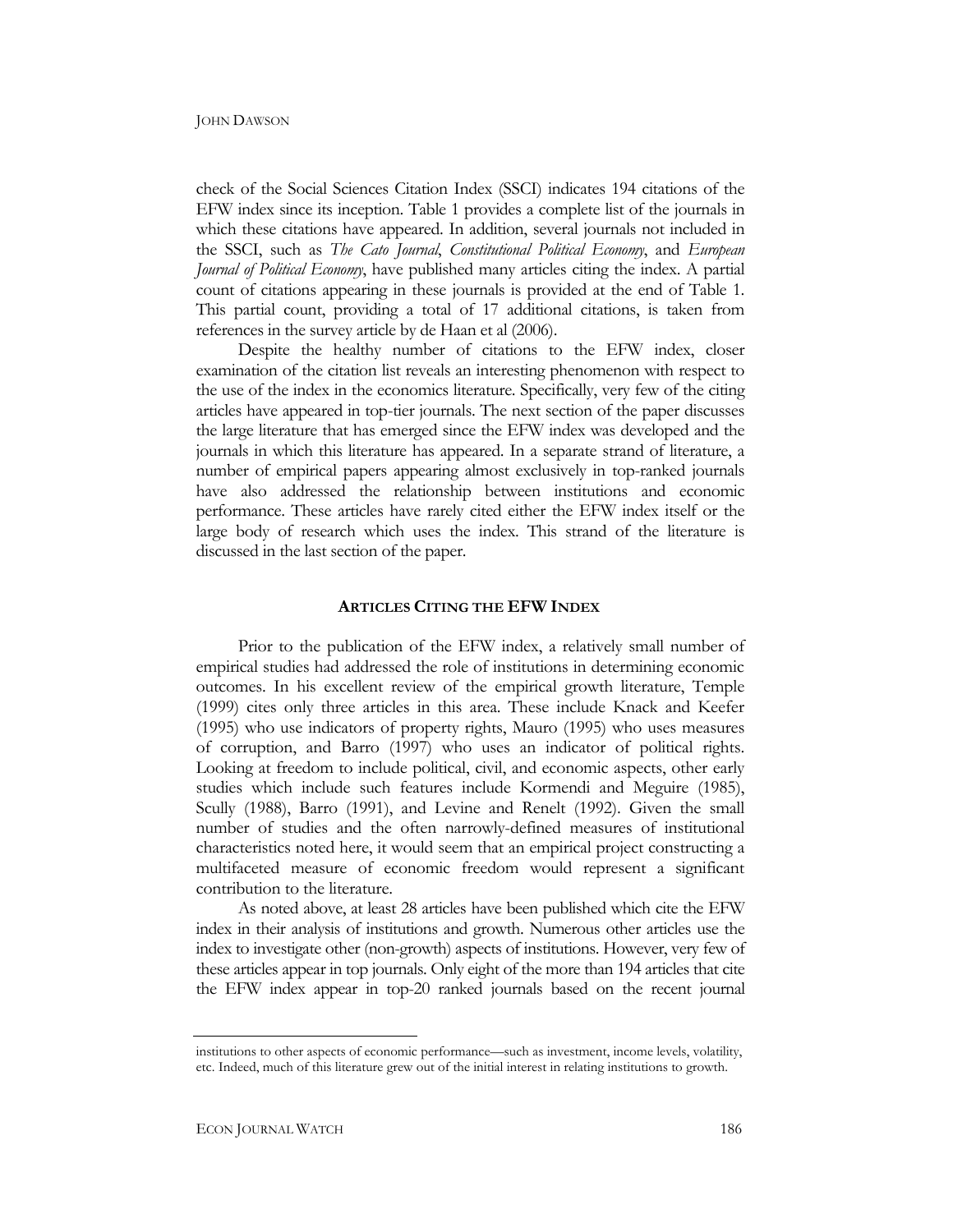rankings provided by Kalaitzidakis, Mamuneas, and Stengos (2003). Journal rankings for the articles citing the EFW index are provided in Table 1.

The journals that have published the largest number of articles citing the EFW index are *Public Choice* (17 articles), *European Journal of Political Economy* (13), *Kyklos* (9), *Economic Inquiry* (7), *The Independent Review* (6), and *Contemporary Economic Policy* (5). The highest ranked of these journals is *Economic Inquiry* (ranked 36), followed by *Public Choice* (43), and *Contemporary Economic Policy* (60). Although not included in the Kalaitzidakis et al rankings, *European Journal of Political Economy* would likely be ranked in the same general area as *Economic Inquiry*.

Dawson (1998) was one of several early empirical studies of cross-country growth incorporating a measure of economic freedom to be published after the appearance of the EFW index[.5](#page-3-0) This study was initially submitted to the *Journal of Economic Growth* (*JEG*), where the editor declined to publish the paper based primarily on a single referee's report. One of the referee's main comments questioned the use of the EFW index, arguing that the paper "contains absolutely no theory justifying the Gwartney freedoms indicator." A later version of the paper still using the EFW index—was eventually published in *Economic Inquiry*. Based on the rankings by Kalaitzidakis et al, this article represents the highest ranked journal in which a study of institutions and growth using the EFW index has appeared. The point here is not to question the judgment of the *JEG* editor or referee in their review of this paper. However, the circumstances do suggest a reluctance to use the EFW index even at a time when alternative measures of economic institutions were limited.<sup>6</sup>

Others have also noted reluctance among many researchers to use the EFW index. In their review of the EFW-based literature, de Haan et al (2006) argue that this hesitancy is likely because researchers "doubt whether the data are reliable, given the strong ideological position of the organizations providing them" (158). de Haan et al conclude, however, "that the index is both reliable and useful" (182). There is no doubt that the EFW measure of economic freedom, as with almost any measure of anything, is not perfect, and that it may not be useful for every possible application involving the analysis of institutions. Potential concerns that may steer researchers toward other measures include the EFW project's idea of economic freedom, the occasional resort to policy *outcomes* (rather than *rules*) as components of the index, concerns about the subjectivity of the data, the choice of aggregation technique, and the handling of missing data[.7](#page-3-2) Nevertheless, the attempt at

<span id="page-3-0"></span><sup>5</sup>Other articles that use the EFW index are equally worthy of discussion and may have appeared even earlier. However, the Dawson (1998) article was selected for discussion here because of the author's specific knowledge of the history of the paper and access to relevant referee reports.<br><sup>6</sup>The *Journal of Economic Growth* is not ranked in the Kalaitzidakis et al (2003) study (possibly because it is

<span id="page-3-1"></span>a relatively new journal), but it is arguably one of the top field journals in the area of concern here. Nevertheless, the main point here is not to debate relative journal rankings, but rather to establish a

<span id="page-3-2"></span><sup>7</sup>An extensive discussion of these potential shortcomings and related analysis is provided by de Haan et al.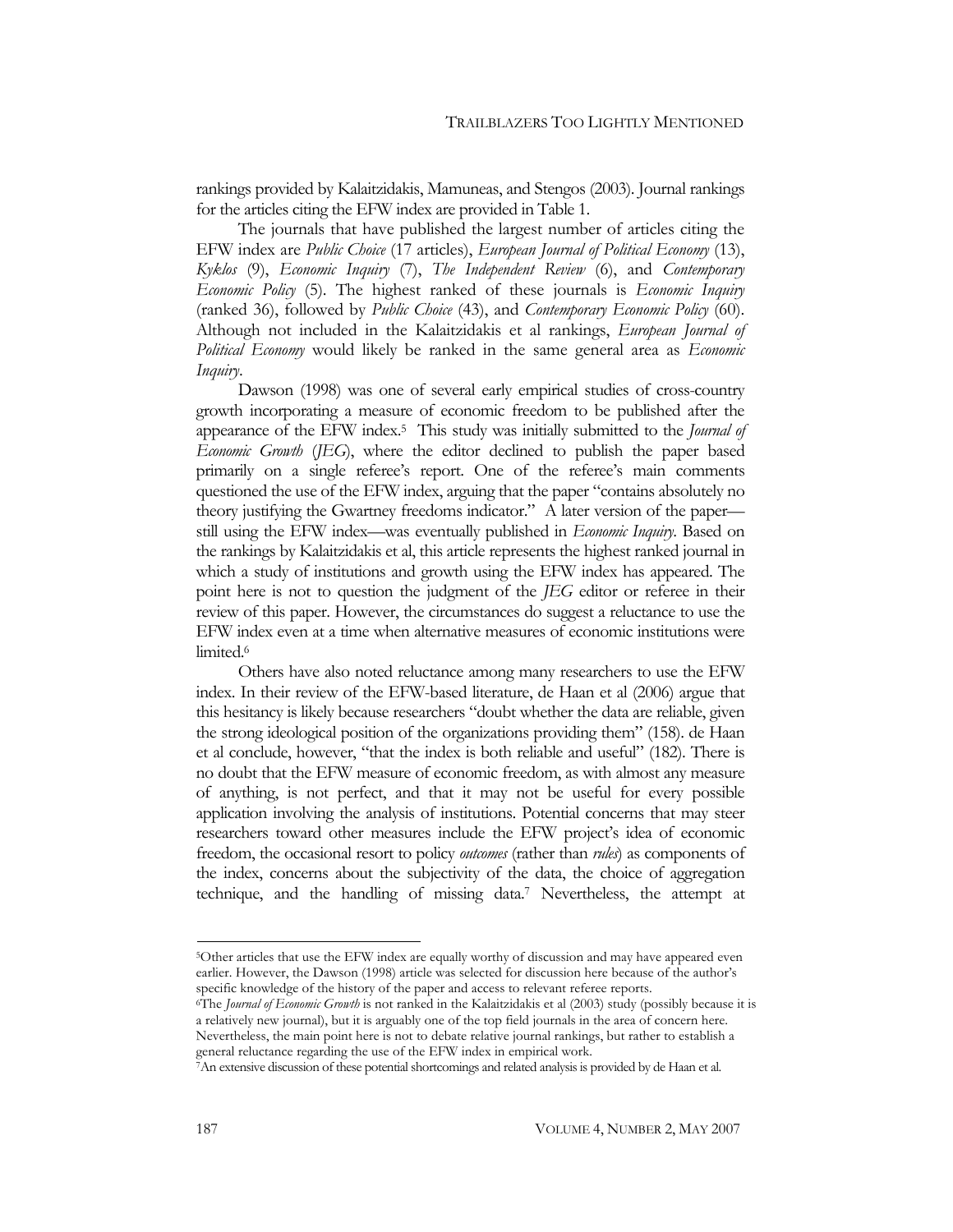measurement of such an elusive aspect of economic reality has made possible new understanding of the role of institutions. As Lawson (2006) describes:

A primary purpose for the creation of the EFW index was to inject some much needed scientific fact into the ongoing debate about the ments of free-market economic systems versus interventionist systems. What had characterized this debate for most of its history was a paucity of data and evidence. With the creation of the EFW index we are now in a position to begin to address the problem of economic organization as scientists should by measurement of reality and testing of hypotheses. (400)

In addition, de Haan et al note the remarkable parallel between the EFW index and the so-called "Washington consensus," demonstrating how the main elements of reform programs suggested by the IMF and World Bank match with components of the index (see de Haan et al, Appendix)[.8](#page-4-0)

From the body of research of the last decade, a consensus has emerged. The conclusion of a critical assessment of recent evidence using the EFW index by de Haan et al (2006) is that "studies that have applied some kind of sensitivity analysis and sensible specifications generally find support for a positive relationship between changes in [economic freedom] and growth" (182).

#### **ARTICLES APPEARING IN THE TOP JOURNALS**

Of the more than 194 articles that cite the EFW project, only eight come from journals ranked in the top 20 by Kalaitzidakis et al (2003)[.9](#page-4-1) However, these are not the only articles in top journals that have addressed the institutions issue. In the years following the initial publication of the EFW index, a completely separate strand of literature on institutions emerged—a literature which completely ignores the contributions of the EFW index and the empirical evidence based on it. This new strand of literature appears almost exclusively in the profession's top journals. The following is a discussion of this literature. For obvious reasons, the discussion

<span id="page-4-0"></span><sup>8</sup>Despite the parallel between the EFW index and the Washington consensus, a group of World Bank economists now maintain their own broad measure of institutions—called "governance" indicators that includes the rule of law, government effectiveness, political instability, and regulatory burden, among other things. Initial work on this project is by Kaufman, Kraay, and Zoido-Lobaton (1999); the EFW index is not cited.

<span id="page-4-1"></span><sup>9</sup>These articles include Acemoglu and Johnson (2005) in the *Journal of Political Economy*; Antras (2003), Djankov, La Porta, Lopez-de-Silanes, and Shleifer (2003), and Glaeser, Johnson, and Shleifer (2001) in the *Quarterly Journal of Economics*; Levine, Loayza, and Beck (2000) in the *Journal of Monetary Economics*; Freeman (2006) and Cutler, Glaeser, and Shapiro (2003) in the *Journal of Economic Perspectives*; and Hodler (2006) in the *European Economic Review*. The citation of Gwartney et al in Acemoglu and Johnson (2005) appears to be a simple error, as they clearly used data from the Heritage Foundation in their study. In an apparent oversight, a paper by Easton and Walker (1997) that cites Gwartney et al appears in the *American Economic Review Papers and Proceedings*, but is not reported in the SSCI. The second author, Walker, is affiliated with the Fraser Institute.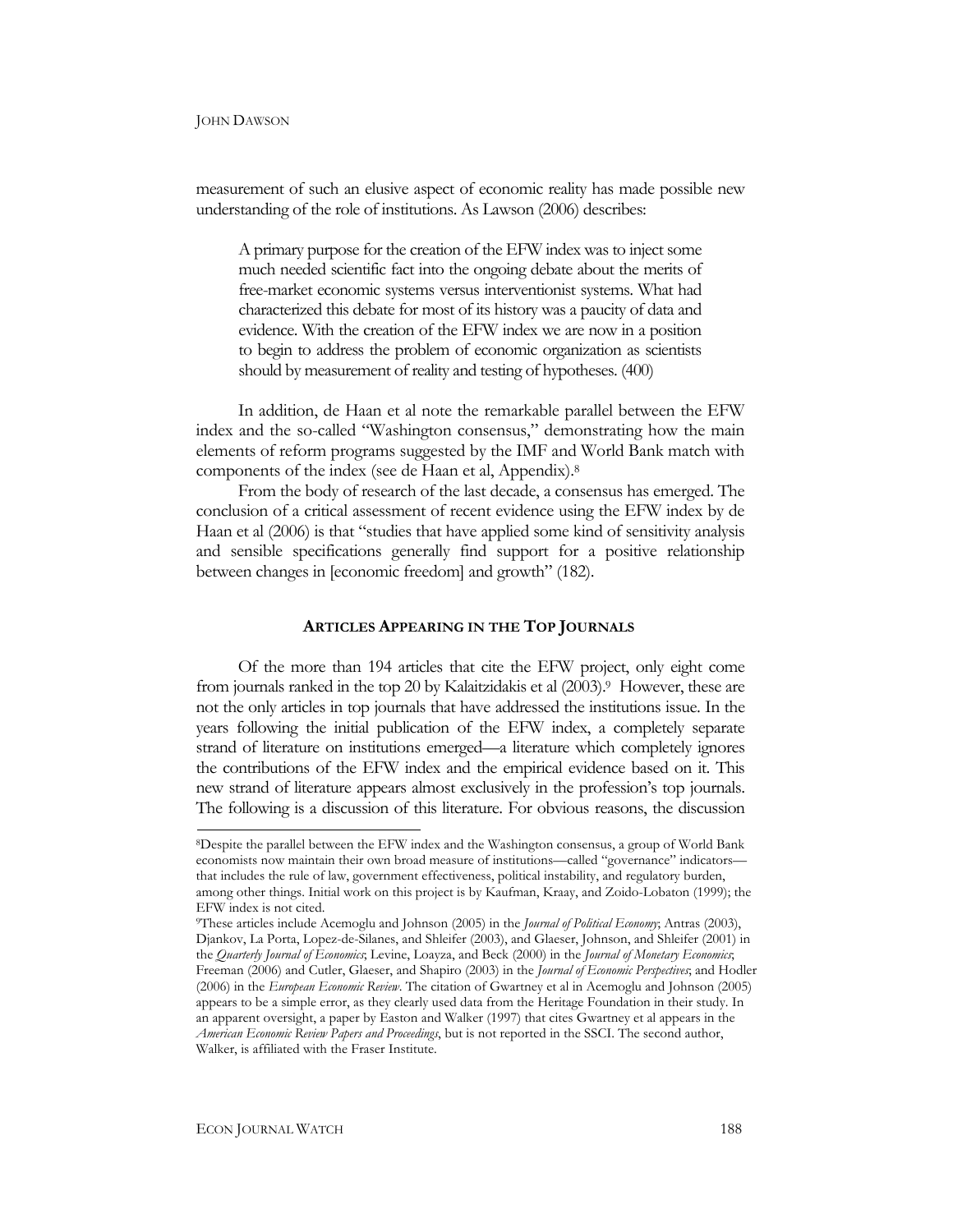will focus on *empirical* studies of the relationship between institutions and economic performance.

Robert Hall and Charles Jones (1999) provide one of the first empirical studies of the relationship between institutions and economic performance to appear in a top-tier journal. Their term for institutions is "social infrastructure," which they define as "the institutions and government policies that determine the economic environment within which individuals accumulate skills, and firms accumulate capital and produce output" (84). They note the relationship between institutions and the protection of private productive units from confiscatory diversion. Conceding that an ideal measure of social infrastructure does not exist in practice, they resort to using a proxy obtained by combining two indexes: (1) an index of government anti-diversion policies; and (2) an index of openness to international trade. Two of the four major areas of the Gwartney et al (1996) EFW index relate directly to "freedom to keep what you earn" and "freedom to exchange with foreigners" (16). Thus, it would seem that the EFW index, or at least two of its underlying areas, might provide direct evidence on precisely the issues addressed by Hall and Jones. Furthermore, by the time the Hall and Jones study was published, a number of studies using the EFW index to investigate the relationship between institutions and economic performance were in print. Hall and Jones did not acknowledge either the EFW index or any of the evidence based on it. Although long editorial and publication lags might explain the lack of acknowledgement in this case, such an explanation does not apply to a number of more recent articles appearing in top journals.

Daron Acemoglu, Simon Johnson, and James A. Robinson published a series of influential articles addressing the role of institutions in macroeconomic outcomes. Indeed, in the announcement of the AEA's 2005 John Bates Clark Medal award, Acemoglu is credited with "several papers that argue that institutions play a more prominent role in development than was generally accepted.["10](#page-5-0) The articles appear in the *American Economic Review*, *Journal of Political Economy*, *Quarterly Journal of Economics*, and *Journal of Monetary Economics*. [11](#page-5-1) As an example of this work, Acemoglu et al (2001) use average protection against expropriation risk and Acemoglu et al (2003) use a measure of constraint on the executive to estimate the relationship between institutions and economic performance. The EFW index or some of its underlying components might have been tapped for alternative, multifaceted measures of institutions. In addition, despite the extensive discussion in a nearly 100-page treatise on institutions and growth in the *Handbook of Economic Growth*, Acemoglu et al (2005) mention neither the EFW index nor any of the empirical work relating the index to economic performance.

Dani Rodrik, Arvind Subramanian, and Francesco Trebbi (2004) take on the task of determining empirically the relative importance of three potential "deep

<span id="page-5-1"></span><span id="page-5-0"></span>

<sup>10(</sup>http://www.vanderbilt.edu/AEA/JBCMedalist\_Bio.htm). 11Articles include Acemoglu et al (2001, 2002, 2003, 2005) and Acemoglu and Johnson (2005). Recall that the citation of Gwartney et al in Acemoglu and Johnson (2005) appears to be an error (see footnote 9).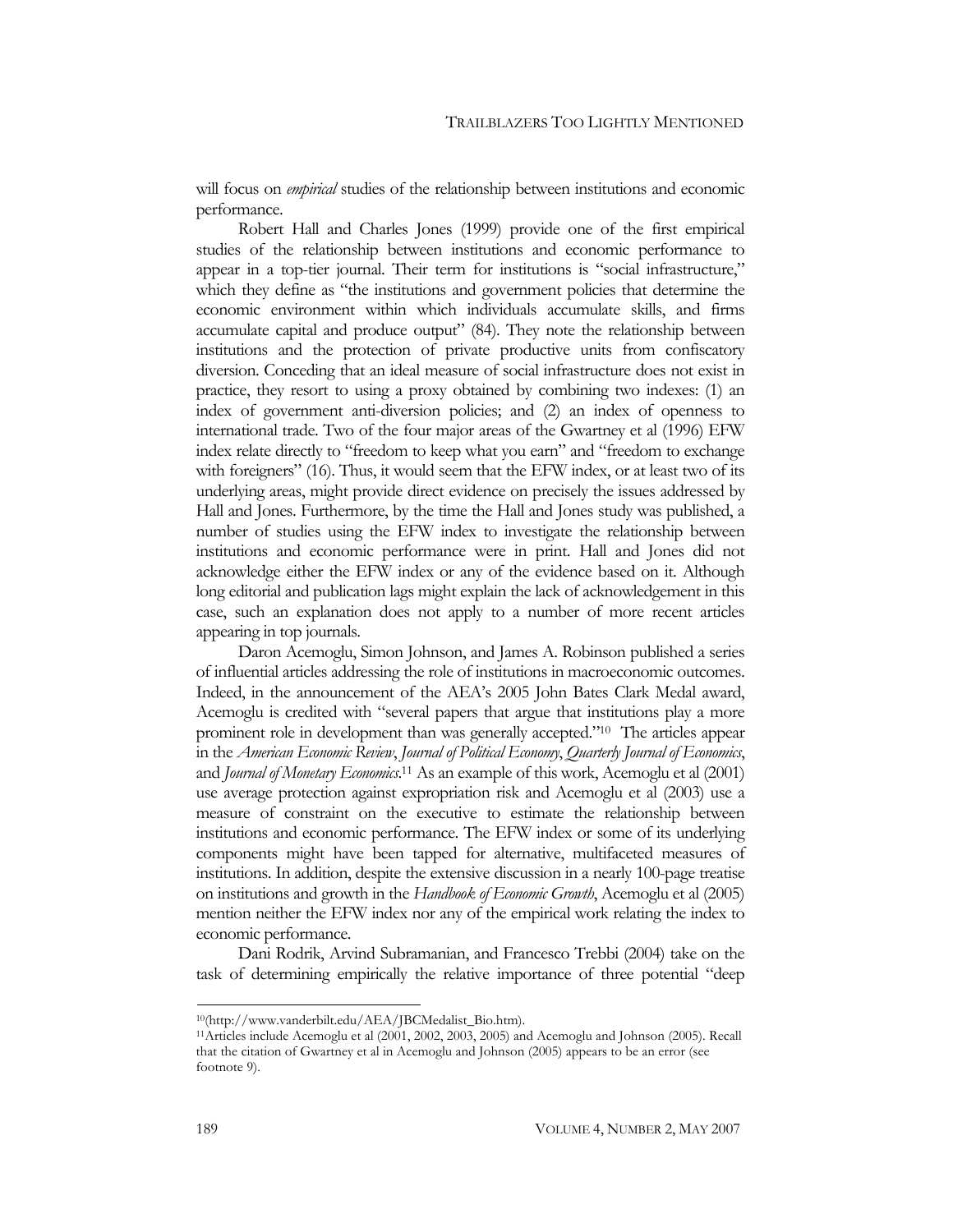determinants" of growth: institutions, geography, and trade. Their conclusion, as indicated by the title of their study, is that "institutions rule." Their measure of institutions is a composite indicator of property rights and the rule of law. Rodrik et al note that an advantage of their measure in comparison to others used in the literature is that it "in principle captures more elements that go toward determining institutional quality" (footnote 6), suggesting a desire for a broad measure of institutions. Although it is impossible to ascertain just how broad a measure was desired, the EFW index is unquestionably more multifaceted than the measure they used and arguably allows for the broadest economic-institutions measure currently available. Despite the fact that the paper attempts to reconcile various strands of the empirical literature relating institutions, geography, trade, and growth, the EFW index was not cited nor was any of the available empirical evidence using the index to relate institutions and growth[.12](#page-6-0)

Edward Glaeser, Rafael La Porta, Florencio Lopez-De-Silanes, and Andrei Shleifer (2004) take the study of the institutions-growth relationship a step further by asking whether institutions *cause* growth. Despite an extensive discussion of the various measures of institutions used in the literature to determine which is most appropriate for addressing causality, neither the EFW index nor any of the studies which use the index to relate institutions and growth are cited. Two earlier studies that explore the causality issue specifically are also ignored. Farr, Lord, and Wolfenbarger (1998) use the EFW index in a causality study of institutions and income levels, and Heckelman (2000) uses the Heritage Foundation's measure of economic freedom to study causality between institutions and growth[.13](#page-6-1)

These prominent studies were chosen as examples to illustrate the occurrence of top-ranked journal articles that do not acknowledge the contribution of the EFW project and related empirical research. Other examples are available in the literature, such as Dollar and Kraay (2003), Sala-i-Martin et al (2004), and Levine (2005). There is no question that each of these studies has contributed significantly and in an ingenious way to our understanding of the institutions-growth relationship. The point here is not to question the merits of this work. However, these studies are part of a broader effort within the profession to understand the role of institutions in the development process. The authors of the EFW index and the researchers who use it have contributed in their own right to that understanding.

Admittedly, it is impossible to make an indubitable case that certain studies *should* have used the EFW index instead of other alternatives to measure institutions. There are a number of valid reasons why any particular measure might not be suitable in certain circumstances. Availability of the measure for the desired sample period or number of countries, the desired "broadness" of the measure, issues relating to aggregation methodology or subjectivity of the data, and problems involving the selection of underlying components used to construct the index are a few potential

<span id="page-6-1"></span><span id="page-6-0"></span><sup>12</sup>Interestingly, in an earlier study focusing on social conflict, Rodrik (1999) cites Gwartney et al (1996). 13Two additional studies by Dawson (2003) and Vega-Gordillo and Alvarez-Arce (2003) use the EFW index to address the causality issue, but given the proximity in the timing of publication it is difficult to argue that these articles should have been cited by Glaeser et al.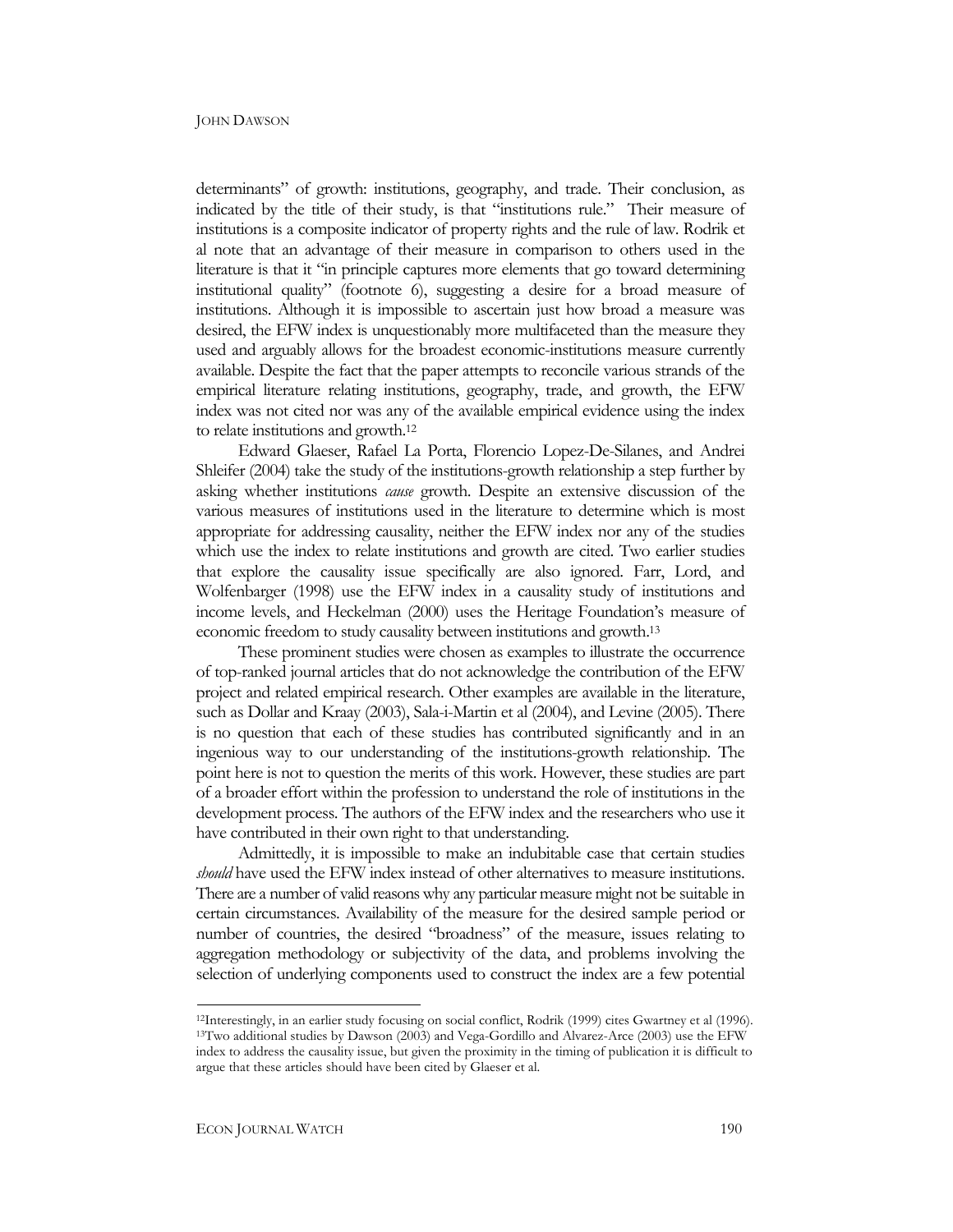reasons. It is more difficult, however, to justify the relevant top-journal literature's reasons. It is more dimension, it is more, to justify the relevant top-journal distances of the relevant top-journal literatures. work. Explaining the occurrence of this dichotomous literature may be as simple as conceding that authors who publish only in top journals also cite only top journals. Indeed, a quick check of the citation lists in the articles discussed above suggests that citations from the likes of *Public Choice* or *European Journal of Political Economy* are rare. Nonetheless, especially in an age when the cost of a literature search is minimal, such citations from the likes of *Public Choice* or *European Journal of Political Economy* are rare. practices should be discouraged, lest we accept the existence of two distinct classes practices in the case of the empirical of discourse. If club elites have compromised scholarship in the case of the empirical Institutions literature, one may wonder where else the hubris may express itself. I institutions included that other contributions to this symposium may speak to the more general syndrome. understand that other contributions to this symposium may speak to the more general syndrome.

**Table 1: Journals Included in the Social Sciences Citation Index Publishing Articles Citing the EFW Index** 

| Rank | <b>Journal</b>                   | <b>Articles Citing EFW</b> | Rank | <b>Journal</b>                  | <b>Articles Citing EFW</b> |
|------|----------------------------------|----------------------------|------|---------------------------------|----------------------------|
| 3    | J Political Econ                 | 1                          | 130  | International Rev Law Econ      |                            |
| 5    | Quarterly J Econ                 | 3                          | 135  | J World Trade                   | 1                          |
| 10   | J Monetary Econ                  | 1                          | 137  | Applied Econ Letters            | 2                          |
| 12   | J Econ Perspectives              | 2                          | 139  | J Developing Areas              | 1                          |
| 14   | European Econ Rev                | 1                          | 146  | Politicka Ekonomie              |                            |
| 25   | J Environmental Econ Mgmt        | 1                          | 148  | Betriebswirtschaftliche         |                            |
| 32   | J Econ Behavior Org              | 2                          | 149  | Desarrollo Economico            | 1                          |
| 36   | Econ Inquiry                     |                            | 157  | South African J Econ            |                            |
| 37   | World Bank Econ Rev              | 1                          | NA   | Academy Mgmt J                  |                            |
| 39   | J Development Econ               | 3                          | NA   | American Bus Law J              | 1                          |
| 41   | <b>IMF</b> Staff Papers          | 2                          | NA   | Annals American Academy         | 1                          |
| 43   | Public Choice                    | 17                         | NA   | Annals Regional Science         |                            |
| 46   | J Urban Econ                     | 1                          | NA   | Asian Survey                    | 1                          |
| 47   | International J Industrial Org   | 1                          | NA   | Australian Econ Rev             | 1                          |
| 48   | J Law Econ Org                   | 1                          | NA.  | Canadian Public Policy          | 1                          |
| 49   | J Law Econ                       | $\overline{2}$             | NA   | Catholic University Law Rev     | 1                          |
| 55   | World Development                | 3                          | NA   | Communist Post-Communist        | 1                          |
| 56   | Southern Econ J                  | 2                          | NA   | Community Dentistry Oral        | 1                          |
| 59   | J Banking Fin                    | 1                          | NA   | Comparative Political Stud      | 2                          |
| 60   | Contemporary Econ Policy         | 5                          | NA   | Crime Law Social Change         | 1                          |
| 63   | J Institutional Theoretical Econ | 3                          | NA   | Dados-Revista De Ciencias       | 1                          |
| 64   | Applied Econ                     | 2                          | NA   | Development Policy Rev          | 1                          |
| 69   | Oxford Rev Econ Policy           | 1                          | NA   | Drustvena Istrazivanja          |                            |
| 81   | Kyklos                           | 9                          | NA   | Econ Policy                     |                            |
| 92   | Brookings Papers Econ Activity   | 1                          | NA   | Electoral Stud                  | 1                          |
| 93   | Econ Development Cultural        | 1                          | NA   | European J Industrial Relations | 1                          |
| 101  | <b>I</b> Productivity Anal       | 1                          | NA   | European J Political Research   | 1                          |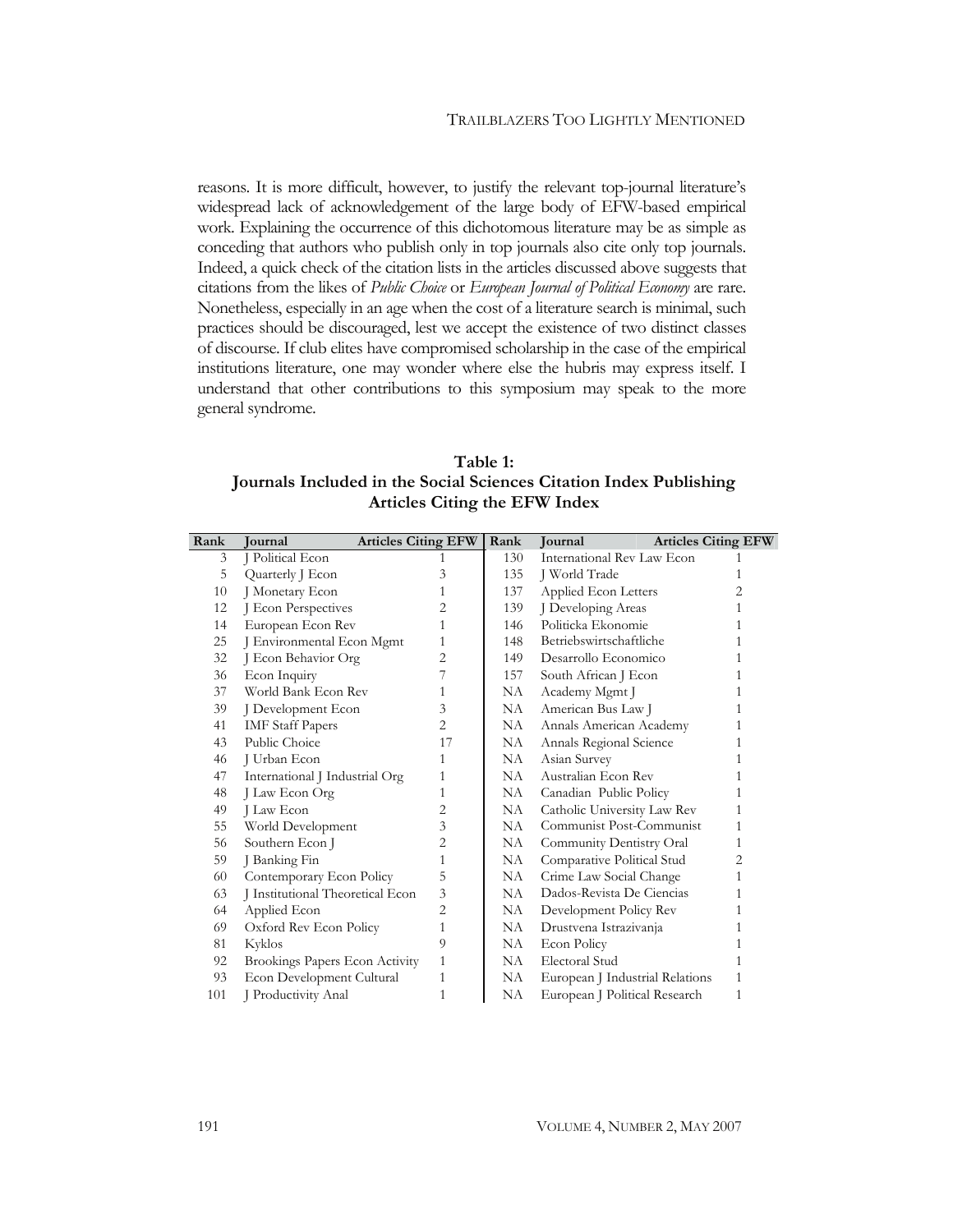| Rank | Journal                         | <b>Articles Citing EFW</b> | Rank                                                                                                     | <b>Articles Citing EFW</b><br>Journal              |                |  |
|------|---------------------------------|----------------------------|----------------------------------------------------------------------------------------------------------|----------------------------------------------------|----------------|--|
| NA   | Forest Policy Econ              | 1                          | NA                                                                                                       | Long Range Planning                                | 1              |  |
| NA   | Habitat International           | $\mathbf{1}$               | NA                                                                                                       | Middle East J                                      | $\mathbf{1}$   |  |
| NA   | Harvard J Law Public Policy     | $\overline{c}$             | NA                                                                                                       | Org Stud                                           | $\mathbf{1}$   |  |
| NA   | Human Rights Quarterly          | $\mathbf{1}$               | NA                                                                                                       | Personality Individual                             | $\mathbf{1}$   |  |
| NA   | <b>Independent Review</b>       | 6                          | NA                                                                                                       | Politische Vierteljahresschrift                    | $\overline{2}$ |  |
| NA   | Intelligence                    | 1                          | NA                                                                                                       | Post-Communist Econ                                | $\overline{2}$ |  |
| NA   | Internationale Politik          | $\mathbf{1}$               | NA                                                                                                       | Professional Geographer                            | $\mathbf{1}$   |  |
| NA   | International Forestry Rev      | $\mathbf{1}$               | NA                                                                                                       | Progress in Planning                               | $\mathbf{1}$   |  |
| NA   | International Interactions      | $\mathbf{1}$               | NA                                                                                                       | Psychologische Rundschau                           | $\mathbf{1}$   |  |
| NA   | International Org               | 3                          | NA                                                                                                       | Publius-J Federalism                               | 1              |  |
| NА   | International Political Science | 1                          | NA                                                                                                       | <b>Quality Progress</b>                            | $\mathbf{1}$   |  |
| NA   | J Accounting Research           | $\overline{2}$             | NA                                                                                                       | Regional Stud                                      | $\mathbf{1}$   |  |
| NА   | J African Econ                  | $\mathbf{1}$               | NA                                                                                                       | Research Policy                                    | $\mathbf{1}$   |  |
| NA   | J Asian African Stud            | 1                          | NA                                                                                                       | Rev Agricultural Econ                              | $\mathbf{1}$   |  |
| NA   | J Artificial Societies Social   | $\mathbf{1}$               | NA                                                                                                       | Rev Development Econ                               | $\mathbf{1}$   |  |
| NA   | J Bus Ethics                    | $\mathbf{1}$               | NA                                                                                                       | Rev International Political Econ                   | $\mathbf{1}$   |  |
| NA   | J Bus Fin Accounting            | $\mathbf{1}$               | NA                                                                                                       | Social Forces                                      | $\mathbf{1}$   |  |
| NA   | J Bus Research                  | $\mathbf{1}$               | NA                                                                                                       | Social Indicators Research                         | 3              |  |
| NA   | I Communication                 | $\mathbf{1}$               | NA                                                                                                       | Social Philosophy Policy                           | $\mathbf{1}$   |  |
| NA   | J Consumer Affairs              | $\mathbf{1}$               | NA                                                                                                       | Social Science J                                   | $\mathbf{1}$   |  |
| NA   | J Corporate Fin                 | $\overline{c}$             | NA                                                                                                       | Stud Comparative International                     | $\overline{2}$ |  |
| NA   | J Democracy                     | $\mathbf{1}$               | NA                                                                                                       | Telecommunications Policy                          | $\overline{2}$ |  |
| NA   | J Econ Growth                   | $\mathbf{1}$               | NA                                                                                                       | Terrorism Political Violence                       | $\mathbf{1}$   |  |
| NA   | J Econ Surveys                  | $\overline{2}$             | NA                                                                                                       | <b>Texas Law Rev</b>                               | $\mathbf{1}$   |  |
| NA   | J Fin                           | $\overline{c}$             | NA                                                                                                       | Virginia Law Rev                                   | $\mathbf{1}$   |  |
| NA   | J International Bus Stud        | 3                          | NA                                                                                                       | Washington Quarterly                               | $\mathbf{1}$   |  |
| NA   | J International Money Fin       | $\mathbf{1}$               | NA                                                                                                       | World Politics                                     | $\mathbf{1}$   |  |
| NA   | J Labor Research                | $\mathbf{1}$               |                                                                                                          | <b>Total SSCI Citations</b>                        | 194            |  |
| NA   | J Legal Stud                    | $\mathbf{1}$               |                                                                                                          | Sundry Non-SSCI Citations**                        |                |  |
| NA   | J Modern African Stud           | 1                          | NΑ                                                                                                       | Cato J                                             | $\overline{3}$ |  |
| NA   | J Money Credit Banking          | $\mathbf{1}$               | NA                                                                                                       | Constitutional Political Econ                      | $\mathbf{1}$   |  |
| NA   | J Portfolio Mgmt                | $\mathbf{1}$               | NA                                                                                                       | European J Political Econ                          | 13             |  |
| NA   | J Rural Stud                    | $\mathbf{1}$               |                                                                                                          | Total Non-SSCI Citations                           | 17             |  |
| NA   | J Science Industrial Research   | $\mathbf{1}$               |                                                                                                          | Notes: Article count applies only during years the |                |  |
| NA   | J Sociology                     | $\mathbf{1}$               | journal has been included in the SSCI.                                                                   |                                                    |                |  |
| NA   | J Southeast Asian Stud          | $\mathbf{1}$               | *Journal rank is from Kalaitzidakis et al (2003),                                                        |                                                    |                |  |
| NA   | J Southern African Stud         | $\mathbf{1}$               | Table 1. NA indicates the journal was not included                                                       |                                                    |                |  |
| NA   | J World Bus                     | $\overline{2}$             | in the rankings.                                                                                         |                                                    |                |  |
| NA   | Korean J Defense Analysis       | $\mathbf{1}$               | **Other citations in journals not included in the<br>SSCI taken from the survey by de Haan et al (2006); |                                                    |                |  |
| NA   | Labour Econ                     | $\mathbf{1}$               |                                                                                                          |                                                    |                |  |
| NA   | Latin American Politics Society | $\overline{2}$             | represents only a partial count of citing articles.                                                      |                                                    |                |  |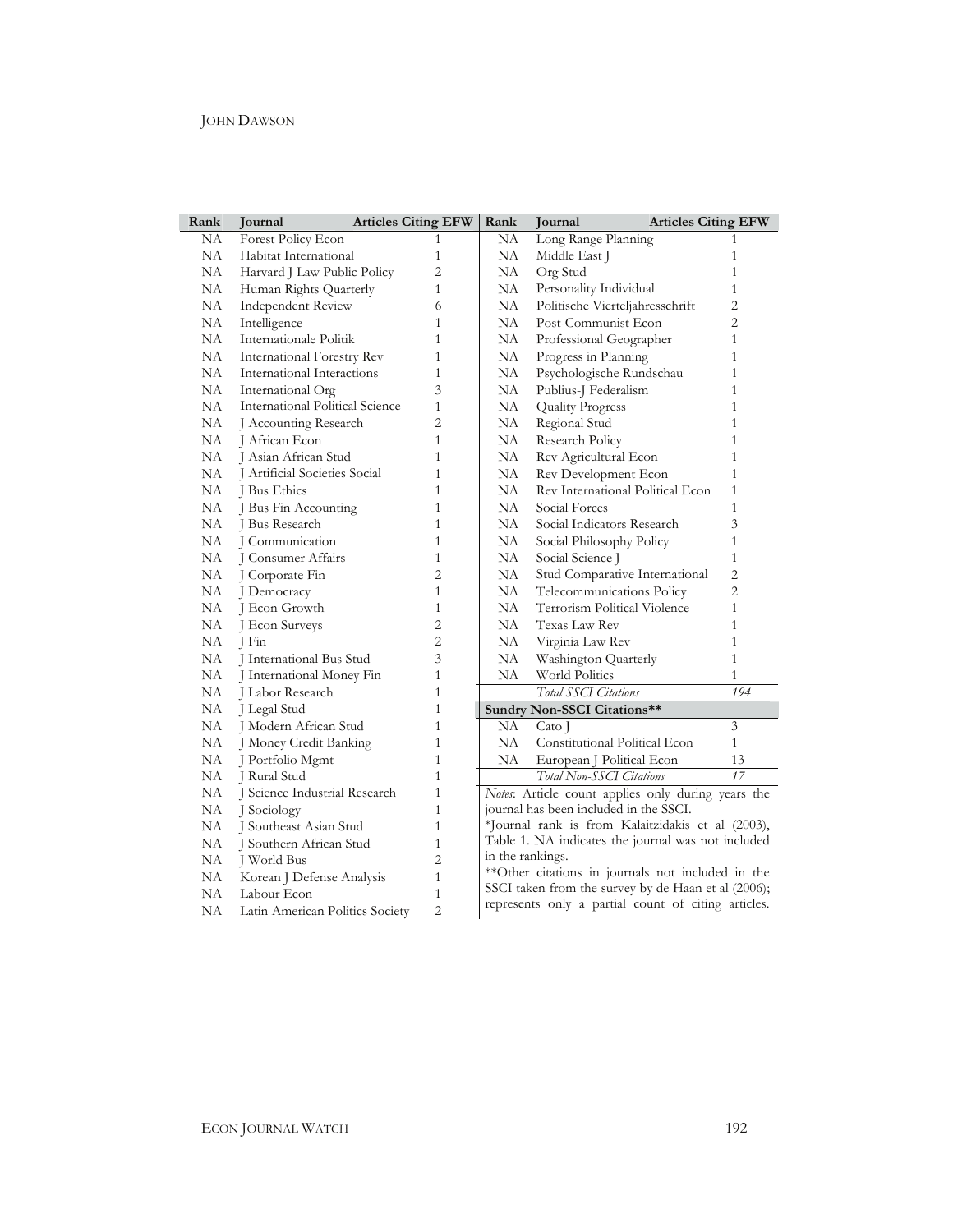#### **APPENDIX**

Areas and Components of the EFW Index. [Link](http://www.econjournalwatch.org/pdf/DawsonAppendixMay2007.pdf)

#### **REFERENCES**

- **Acemoglu, Daron and Simon Johnson**. 2005. Unbundling Institutions. *Journal of Political Economy* 113(5): 949-995.
- **Acemoglu, Daron, Simon Johnson, and James A. Robinson**. 2001. The Colonial Origins of Comparative Development: An Empirical Investigation. *American Economic Review* 91: 1369-1401.
- **Acemoglu, Daron, Simon Johnson, and James A. Robinson**. 2002. Reversal of Fortune: Geography and Institutions in the Making of the Modern World Income Distribution. *Quarterly Journal of Economics* 117: 1231-1294.
- **Acemoglu, Daron, Simon Johnson, and James A. Robinson**. 2005. Institutions as the Fundamental Cause of Long-Run Growth. In Philippe Aghion and Steve Durlauf, editors, *Handbook of Economic Growth*. Amsterdam: Elsevier.
- **Acemoglu, Daron, Simon Johnson, James Robinson, and Yunyon Thaicharoen**. 2003. Institutional Causes, Macroeconomic Symptoms: Volatility, Crises and Growth. *Journal of Monetary Economics* 49: 49-123.
- **Antràs, Pol**. 2003. Firms, Contracts, and Trade Structure. *Quarterly Journal of Economics* 118: 1375-1418.
- **Barro, Robert J**. 1991. Economic Growth in a Cross Section of Countries. *Quarterly Journal of Economics* 106: 407-443.
- **Barro, Robert J**. 1997. *Determinants of Economic Growth: A Cross-Country Empirical Study*. Cambridge, MA: MIT Press.
- **Cutler, David M., Edward L. Glaeser, and Jesse M. Shapiro**. 2003. Why Have Americans Become More Obese? *Journal of Economic Perspectives* 17: 93-118.
- **Dawson, John W. 1998**. Institutions, Investment, and Growth: New Cross-Country and Panel Data Evidence. *Economic Inquiry* 36: 603-619.
- **Dawson, John W. 2003**. Causality in the Freedom-Growth Relationship. *European Journal of Political Economy* 19: 479-495.
- **de Haan, Jakob, Susanna Lundstrom, and Jan-Egbert Sturm**. 2006. Market-Oriented Institutions and Policies and Economic Growth: A Critical Survey. *Journal of Economic Surveys* 20: 157-191.
- **Djankov, Simeon, Rafael La Porta, Florencio Lopez-de-Silanes, and Andrei Shleifer**. 2003. Courts. *Quarterly Journal of Economics* 118: 453-517.
- **Dollar, David and Aart Kraay**. 2003. Institutions, Trade, and Growth. *Journal of Monetary Economics* 50: 133-162.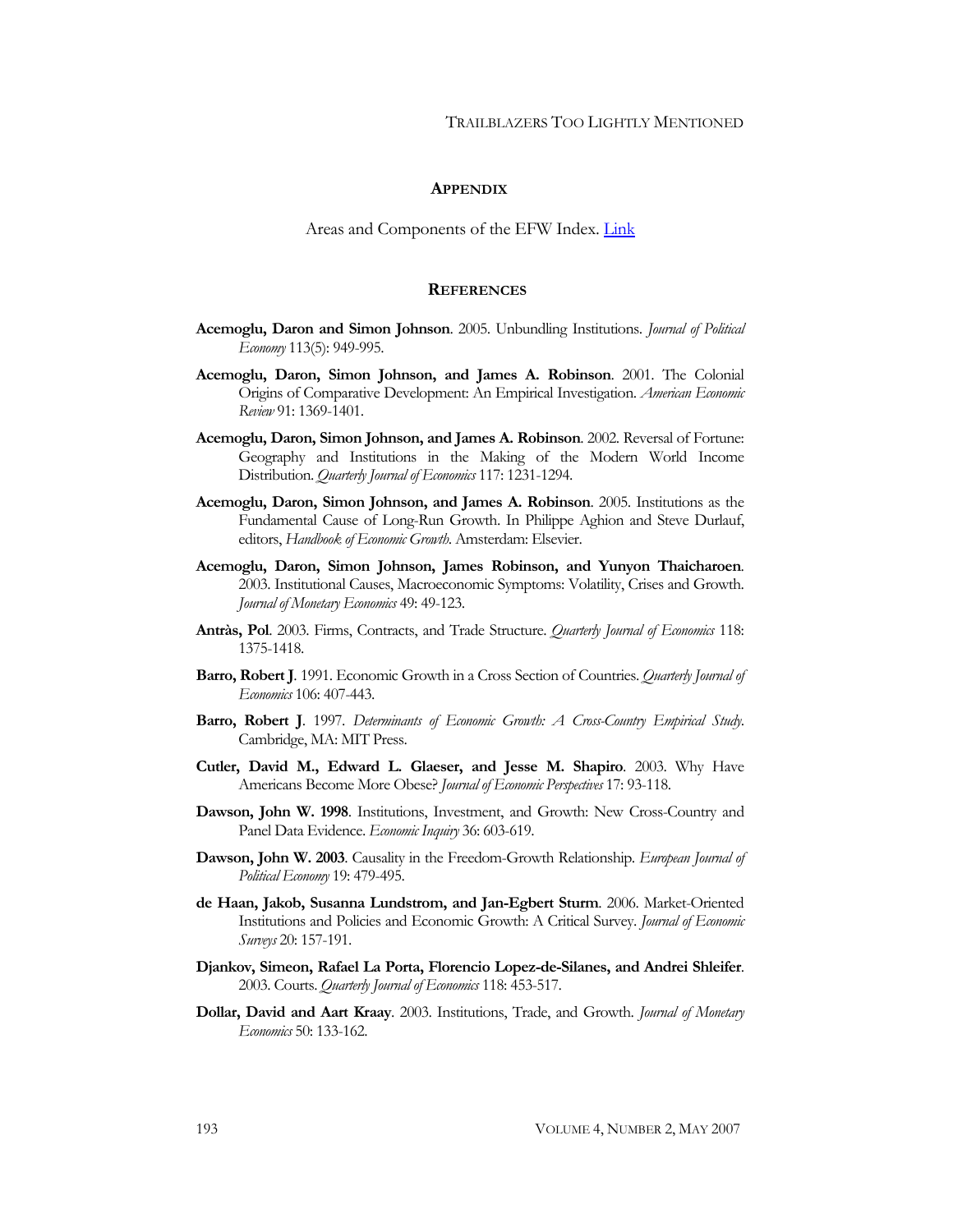- **Easton, Stephen T. and Michael A. Walker**. 1997. Income, Growth, and Economic Freedom. *AER Papers and Proceedings* 87: 328-332.
- **Farr, W. Ken, Richard A. Lord, and J. Larry Wolfenbarger**. 1998. Economic Freedom, Political Freedom, and Economic Well-Being. *Cato Journal* 18: 247-262.
- **Freeman, Richard B**. 2006. People Flows in Globalization. *Journal of Economic Perspectives* 20: 145-170.
- **Friedman, Milton and Rose Friedman**. 1980. *Free To Choose*. New York: Harcourt, Brace, Jovanovich, Inc.
- **Glaeser, Edward L., Simon Johnson, and Andrei Shleifer**. 2001. Coase Versus the Coasians. *Quarterly Journal of Economics* 116: 853-899.
- **Glaeser, Edward L., Rafael La Porta, Florencio Lopez-De-Silanes, and Andrei Shleifer.** 2004. Do Institutions Cause Growth? *Journal of Economic Growth* 9: 271-303.
- **Gwartney, James, Robert Lawson, and Walter Block**. 1996. *Economic Freedom of the World: 1975-1995*. Vancouver: The Fraser Institute.
- **Gwartney, James, Robert Lawson, and William Easterly**. 2006. *Economic Freedom of the World: 2006 Annual Report*. Vancouver: The Fraser Institute.
- **Hall, Robert E. and Charles I. Jones**. 1999. Why Do Some Countries Produce So Much More Output Per Worker Than Others? *Quarterly Journal of Economics* 114: 83-116.
- **Hayek, Friedrich A**., editor. 1954. *Capitalism and the Historians*. Chicago: University of Chicago Press.
- **Heckelman, Jac C**. 2000. Economic Freedom and Economic Growth: A Short-Run Causal Investigation. *Journal of Applied Economics* 3: 71-91.
- **Hodler, Roland**. 2006. The Curse of Natural Resources in Fractionalized Countries. *European Economic Review* 50: 1367-1386.
- **Holmes, Kim R., Bryan T. Johnson, and Melanie Kirkpatrick**. 1998. *1998 Index of Economic Freedom*. Washington, DC: The Heritage Foundation.
- **Kalaitzidakis, Pantelis, Theofanis P. Mamuneas, and Thanasis Stengos**. 2003. Rankings of Academic Journals and Institutions in Economics. *Journal of the European Economic Association* 1: 1346-1366.
- **Kaufman, Daniel, Aart Kraay, and Pablo Zoido-Lobaton**. 1999. Governance Matters. World Bank Working Paper #2196. Washington, DC: The World Bank.
- **Keefer, Philip and Stephen Knack**. 1995. Institutions and Economic Performance: Cross-Country Tests Using Alternative Institutional Measures. *Economics and Politics* 7: 207- 227.
- **Kormendi, Roger C. and Philip G. Meguire**. 1985. Macroeconomic Determinants of Growth: Cross-Country Evidence. *Journal of Monetary Economics* 16:141-163.
- **Lawson, Robert A**. 2006. On Testing the Connection between Economic Freedom and Growth. *Econ Journal Watch* 3(3): 398-406.
- **Levine, Ross**. 2005. Law, Endowments and Property Rights. *Journal of Economic Perspectives* 19(3), Summer: 61-88.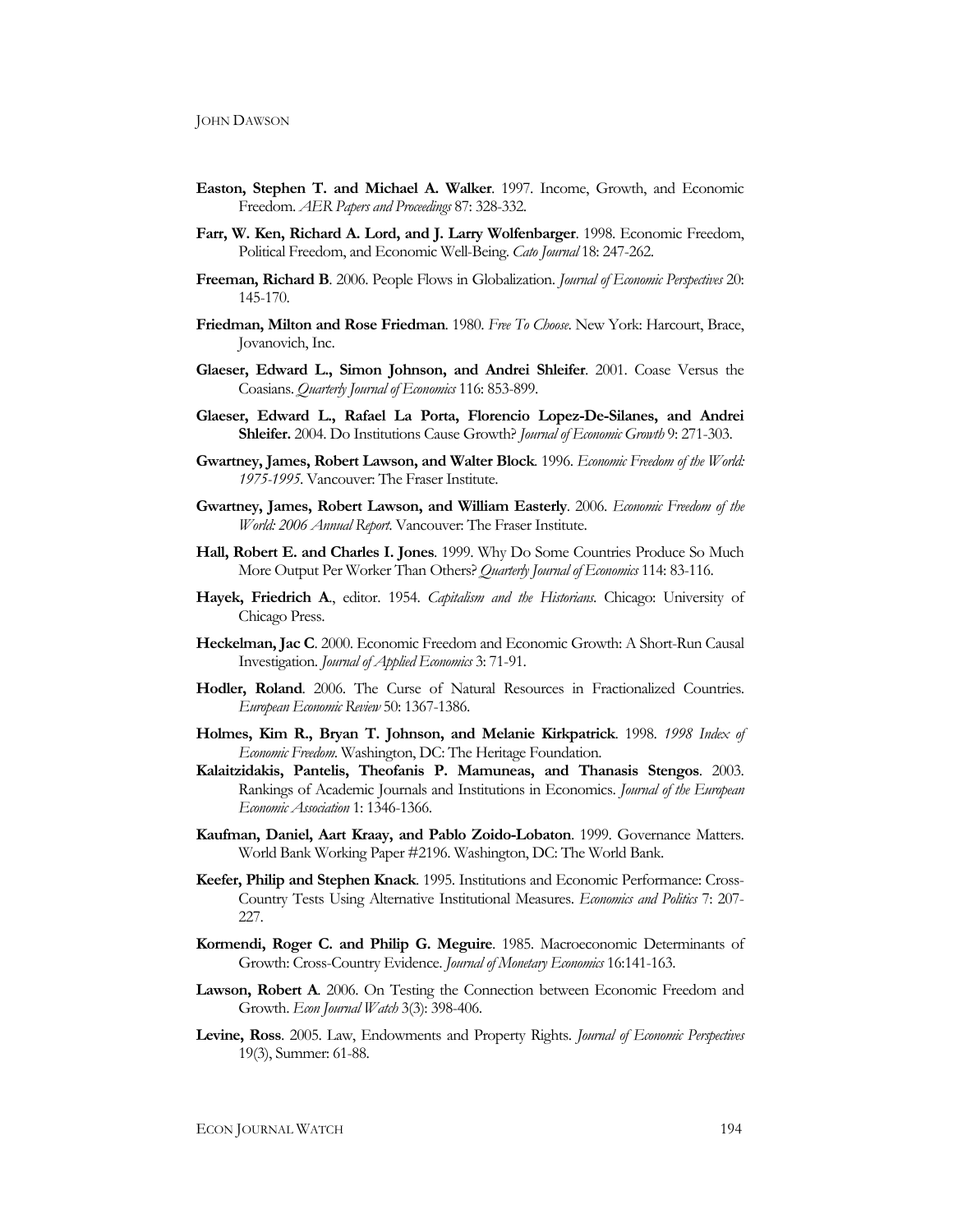- **Levine, Ross, Norman Loayza, and Thorsten Beck**. 2000. Financial Intermediation and Growth: Causality and Causes. *Journal of Monetary Economics* 46: 31-77.
- **Levine, Ross and David Renelt**. 1992. A Sensitivity Analysis of Cross-Country Growth Regressions. *American Economic Review* 82: 942-963.
- **Mauro, Paola**. 1995. Corruption and Growth. *Quarterly Journal of Economics* 110: 681-712.
- **Messick, R.E**. 1996. The World Survey of Economic Freedom. *Freedom Review* 27(2): 7-17.
- **North, Douglas C. and Robert Paul Thomas**. 1973. *The Rise of the Western World: A New Economic History*. New York: Cambridge University Press.
- **North, Douglas C. 1990**. *Institutions, Institutional Change, and Economic Performance*. New York: Cambridge University Press.
- **Rabushka, Alvin. 1991**. Preliminary Definition of Economic Freedom. In Walter Block, editor, *Economic Freedom: Toward a Theory of Measurement.* Vancouver: The Fraser Institute.
- **Rodrik, Dani**. 1999. Where Did All the Growth Go? External Shocks, Social Conflict, and Growth Collapses. *Journal of Economic Growth* 4: 385-412.
- **Rodrik, Dani, Arvind Subramanian, and Francesco Trebbi**. 2004. Institutions Rule: The Primacy of Institutions Over Geography and Integration in Economic Development. *Journal of Economic Growth* 9: 131-165.
- **Sala-i-Martin, Xavier, Gernot Doppelhofer, and Ronald I. Miller**. 2004. Determinants of Long-Term Growth: A Bayesian Averaging of Classical Estimates (BACE) Approach. *American Economic Review* 94(4): 813-835.
- **Scully, Gerald**. 1988. The Institutional Framework and Economic Development. *Journal of Political Economy* 96: 652-662.
- **Scully, Gerald and Daniel J. Slottje**. 1991. Ranking Economic Liberty Across Countries. *Public Choice* 69: 121-152.
- **Temple, Jonathan**. 1999. The New Growth Evidence. *Journal of Economic Literature* 37: 112- 156.
- **Vega-Gordillo, Manuel and José L. Álvarez-Arce**. 2003. Economic Growth and Freedom: A Causality Study. *Cato Journal* 23: 199-215.
- **Wright, L.M**. 1982. A Comparative Survey of Economic Freedoms. In Raymond D. Gastil, editor, *Economic Freedom of the World*. Westport, CT: Greenwood Press.